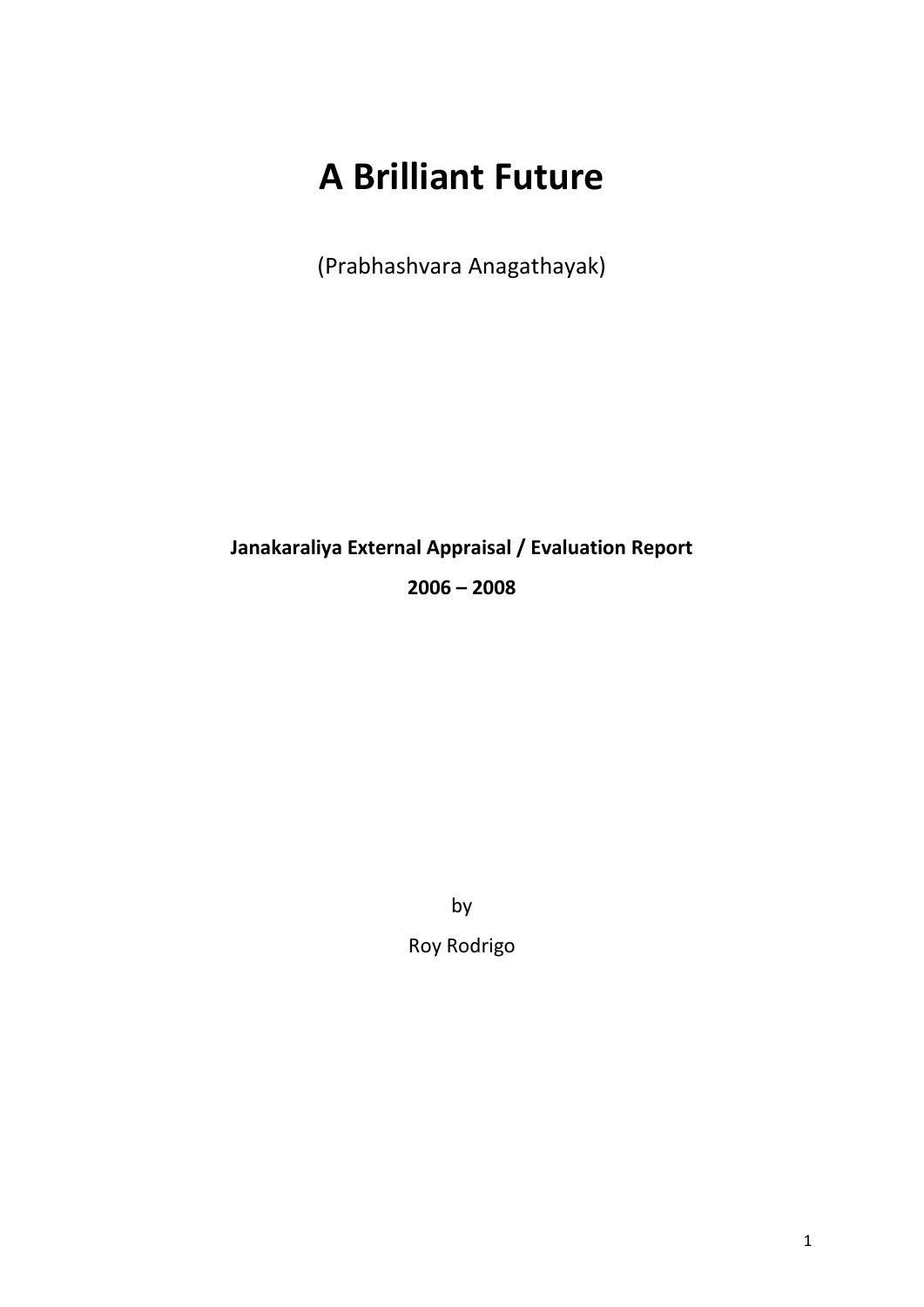### **1. Base reports, records and journals**

- $\triangleright$  Newspaper reports and journals published about Janakaraliya from 2000 onwards
- $\triangleright$  Sinhala, Tamil and English newsletters
- $\triangleright$  Janakaraliya publications
- $\triangleright$  Video documentaries produced by Janakaraliya
- $\geq$  2006 Evaluation Report

## 1.1 Interviews

- $\triangleright$  Board of Directors
- $\triangleright$  Janakaraliya main group
- $\triangleright$  Janakaraliya audiences
- 1.2 In addition dramas produced by Janakaraliya were watched in the Janakaraliya mobile theatre

## **2. Summary**

Considering all these aspects Janakaraliya could be described as a wonderful application of arts. It is also a pioneering cultural service for promoting communal harmony and a multi ethnic cultural force.

## **3. End of appraisal period**

 $01<sup>st</sup>$  August 2006 to 31<sup>st</sup> July 2008

## **4. Appraiser**

- $\triangleright$  Roy Rodrigo
- $\triangleright$  MA, Drama and Theatre Arts University of Kelaniya
- $\triangleright$  Manages an academy for drama and theatre arts
- $\triangleright$  Teacher in drama and theatre arts
- $\triangleright$  Address 64, Chilaw Road, Negambo, Sri Lanka
- $\blacktriangleright$

## **5. Objective of the appraisal**

**5.1** Construe problems in maintaining Janakaraliya in its present status and foresee its future role and responsibilities

**5.2** Identifying positive and negative results due to the changes in the board of directors

**6.** Janakaraliya has no drifted away from its main task of performing dramas and theatre activities in different localities. A special feature was observed in the present compared to the past. The Board of directors were always present in the past but the theatre group has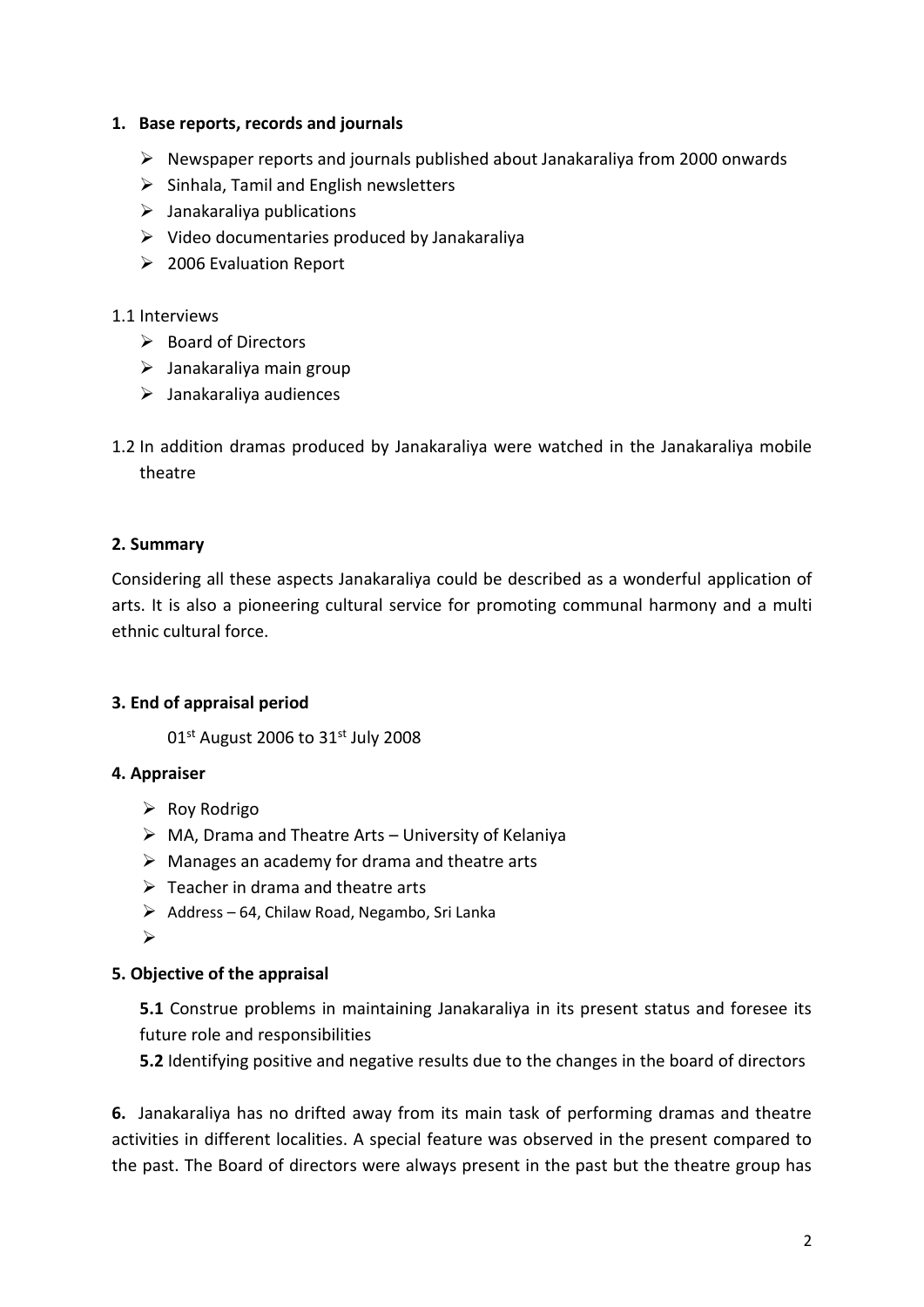developed in such a way that it could perform independently. It is good to see the development of second level leaders capable of working independently. The effort of the directors to train and develop the group to work independently should be appreciated.

**7.** Most of the time members of the drama group organize and implement

theatre workshops for school communities and others in the districts the mobile theatre travels. Although a director guides them the members are quite capable of conducting these programmes independently.

**8.** It was observed during the appraisal that the members of the drama group have a positive and constructive attitude towards the newly appointed directors and their proposals. (e. g. 01. Instead of providing meals for the group paying a food allowance saving the cost of payments to a cook and cooking gas 02. Promoting the members up to professional level and paying them incentives for good performances)

**9.** As a result some of the members have become associate members participating at the drama performances and conducting of workshops only. They are performing as independent professionals with proper ethical conduct.

**10.** Members of the Janakaraliya Media Unit prepare the posters, banners, the Janakaraliya Newsletter as well as the Janakaraliya Newspaper. They are knowledgeable and skilled to handle these programmes and have saved considerable cost paid for outsiders for these services. Even if they leave Janakaraliya they are skilled enough to find employment or self employment. But none of them feel like leaving the group as they are aware of the love, affection and recognition by their audiences will prevail as long as they remain with the group.

**11.** In addition individuals skilled in different trades have been born or sprouted through Janakaraliya. Actors and Actresses, Lighting technicians, Video Cameramen and Video Editors, Computer designers and animators, Trainers of theatre arts are among them. Their skills are recognized by national and international awards. Another important feature is the ability of Sinhala members to work in Tamil and the Tamil members to work in Sinhala. Now the members attached to the Media Unit are capable of producing their video documentaries and presentation for local and international audiences for Janakaraliya. Therefore Janakaraliya group has become a force capable to challenge the communal conflict from a direct stance.

**12.** All the members of the Janakaraliya are of the view that the novel approaches of the new board of directors has initiated the revitalized Janakaraliya group.

## **Contents**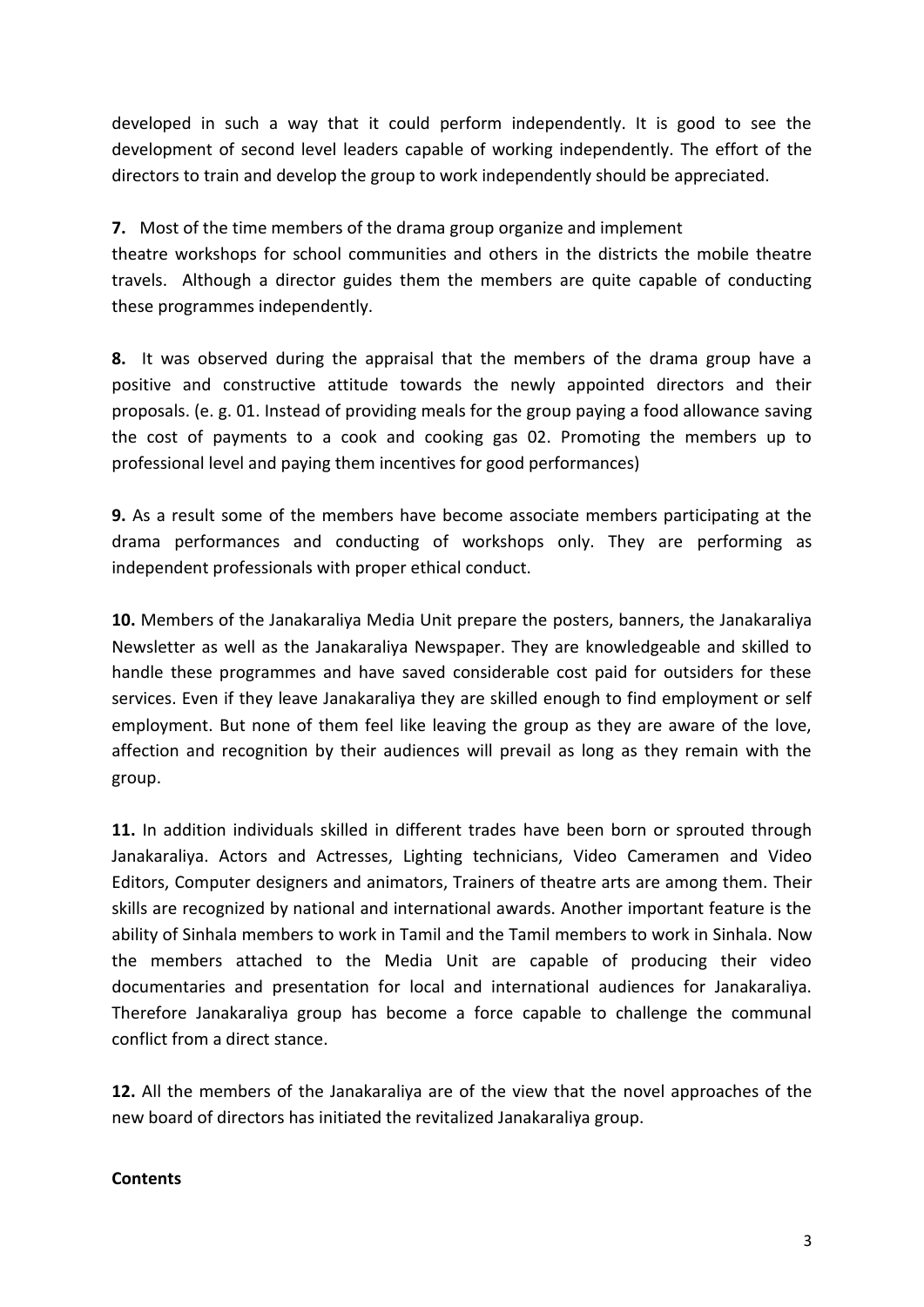New management structure and programmes of Janakaraliya

- 1. Practical programmes
- 2. Management administration
- 3. Future Existence
- 4. Problems
- 5. Conclusion
- 6. End
- 7. Enclosures

#### **Practical Programmes**

Today, Janakaraliya has a strong foundation to implement a series of defined practical programmes.

All these programmes are activated along the following divisions under the purview of an assigned director. But the leadership in delegated to the members of the group.

#### **The divisions are;**

Coordinating Division

Mobile Theatre Division

Lighting Division

Drama Producing Division

Educational and Training Division

Electronic Media, Sound Equipment and Music Division

Drama Performance Division

Publication and Propaganda Division

Office and Recording Division

Outside the divisions mentioned above there exists the Financial Division under the direct supervision of a Financial Director and a Financial Manager

#### **Management – Administration**

Janakaraliya has been able to improve its management and administration divisions considerably compared to the 2005 – 2006 period. Due to increased personal commitments the former directors H. A. Perera and Ravindra Mapitigama have opted to stay away from the fulltime services of Janakaraliya. The replacement directors have appraised the situation thoroughly and decentralized the administration paving way to current improvements rapid development of the group. Administration shows positive signs due to decentralization of powers and limited supervision by the directors. Leadership responsibilities of the divisions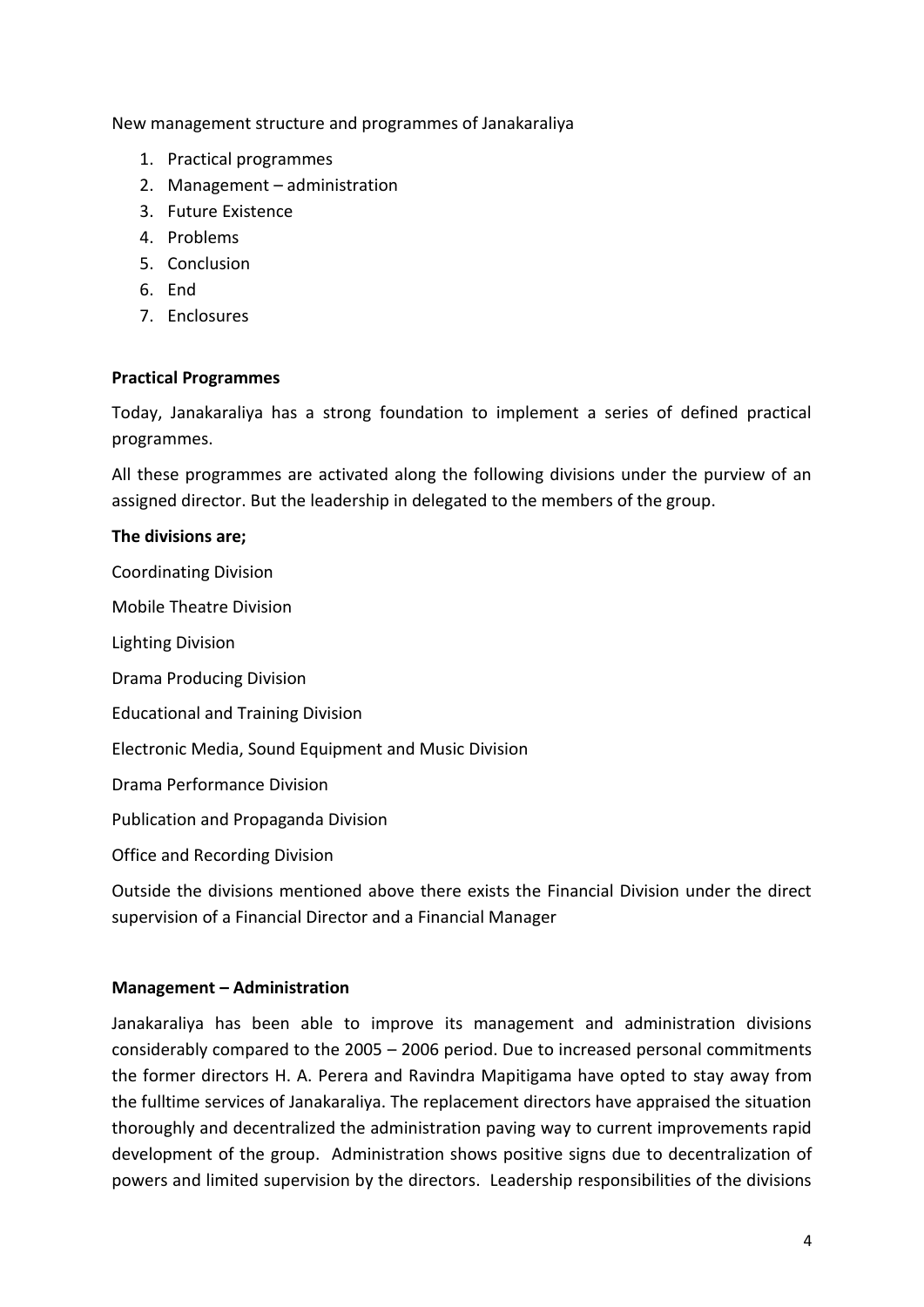has been entrusted without ethnic and gender biases. When one of the members neglected responsibilities entrusted the group decided to dismiss the member. It shows that the group members have taken the correct decision when the directors upheld their decision.

## **Future Existence**

Janakaraliya is prepared to take the challenge and the responsibility of their future existence. There are no recurring problems at present. They were able to successfully solve the problems existed in the past. Since they are taking collective decisions on the areas such as food, accommodation and allowances, which were the problem areas in the past, no tricky issues arise in these areas now.

As such there is no uncertainty where the future of Janakaraliya is concerned.

But, it is not yet possible to find the considerable expenditure incurred in taking the Mobile Theatre from place to place locally. Since it is the main task of Janakaraliya it is imperative to find solutions urgently. Until such times self sustainability of is achieved in the near future the funds needed for transporting the Mobile theatre should be sourced from donor agencies.

#### **Problems**

Janakaraliya is methodically lessening their problems. Once they realized their future existence is stable most of the problems were solved automatically. They believe the main reason for this positive development is the changes implemented by the new directors.

This does not mean that Janakaraliya has no problems whatsoever. It means the problems are not acute as it were in the past.

Janakaraliya is journeying smoothly like a well maintained vehicle. Vehicle is maintained in time. Janakaraliya also has the strength to remove defunct parts and replace them with functioning ones. But you must have preventive measures for accident at any time.

An evident problem at present is while some of the divisions are functioning quite well some other divisions are not functioning so well. Although the reasons for their underperformances are known well the remedial actions could not have not been taken.

It is evident that appropriate measures are been taken to solve this problem and the problem areas are under scrutiny.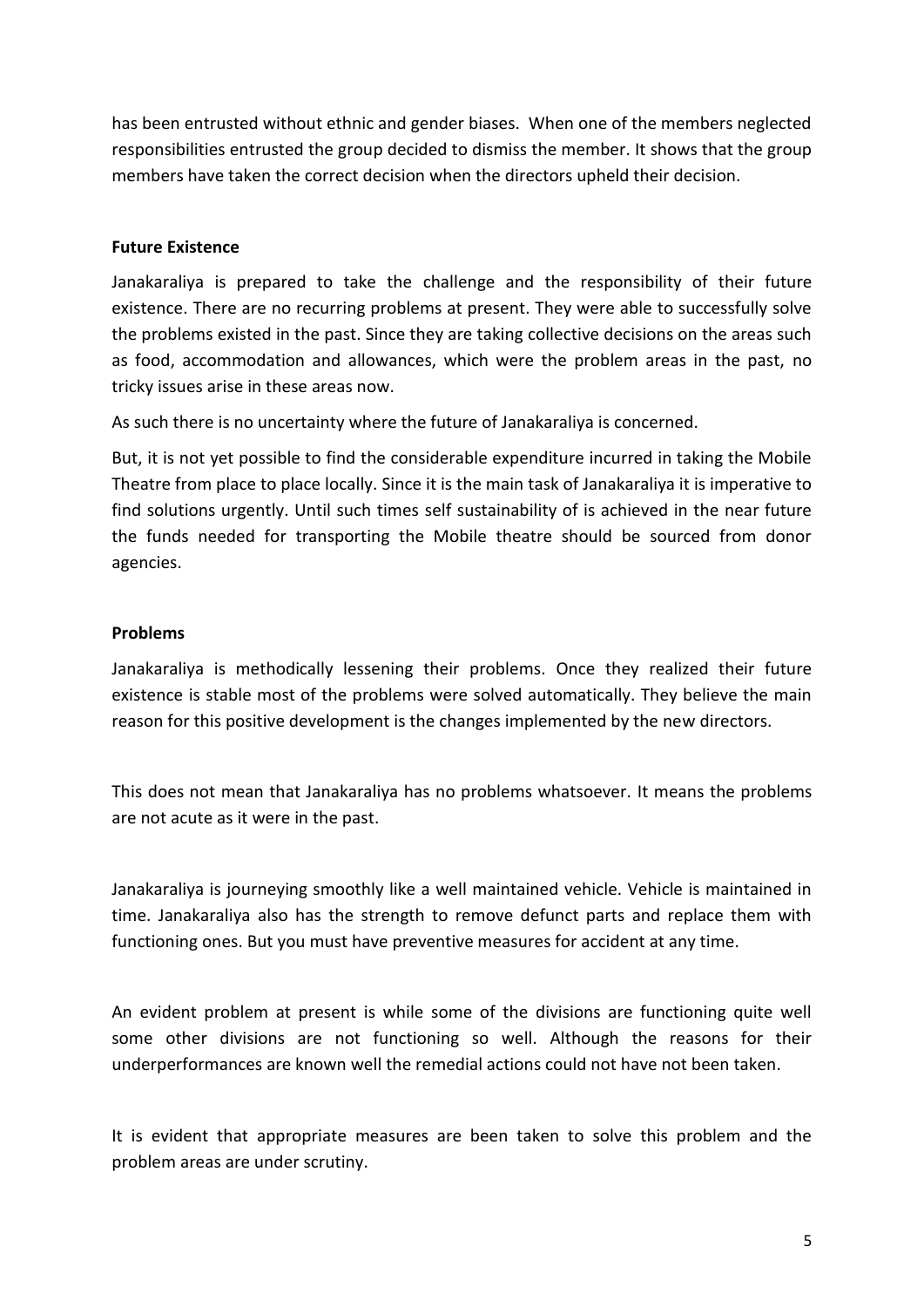There occurred a problem of this nature in the Lighting Division. The main issue was how to provide external lighting requirement while the Janakaraliya Mobile theatre is functioning. Two newly recruited members were trained in lighting as a solution.

## **Proposals**

Janakaraliya has a special place among the theatre groups in Sri Lanka as it is professionally developed and as it is the only multi ethnic theatre group in Sri Lanka.

Uniting young men and women belonging to two communities divided for decades in animosity in strong brotherly ties is one of the most important achievements by the Janakaraliya. We propose to expand this trend among the other cultural groups.

To activate Janakaraliya in a broader sphere its character has to be broadened. E. g.

- 1. To develop the group members as social activists and discharging their services to the larger society.
- 2. Develop them as a cultural force throughout the island especially in the North and the East.
- 3. Turn the fulltime members into associate members and develop the newly recruited as fulltime members within a specific time frame.
- 4. Engaging the associate members as provincial cultural activists based in their localities. Janakaraliya should take immediate measures to implement these activities.

#### **Conclusion**

Janakaraliya was not journeying on a smooth avenue from the beginning. They have now almost on the threshold of getting on to a smooth track overcoming all the obstacles.

Delegating powers and responsibilities entrusted in the board of directors to the group members has contributed towards the progression of Janakaraliya. Transparency in all dealings and activities in the organization has been inculcated as one of the topmost priorities in Janakaraliya. This has inculcated leadership qualities among the members convincing each of them as leaders. As a result all of them are acting as leaders.

The fulltime group has determined to act in a matching manner to prove their worthiness as a method of repayment for the honour and prestige bestowed upon them by the audiences and the board of directors.